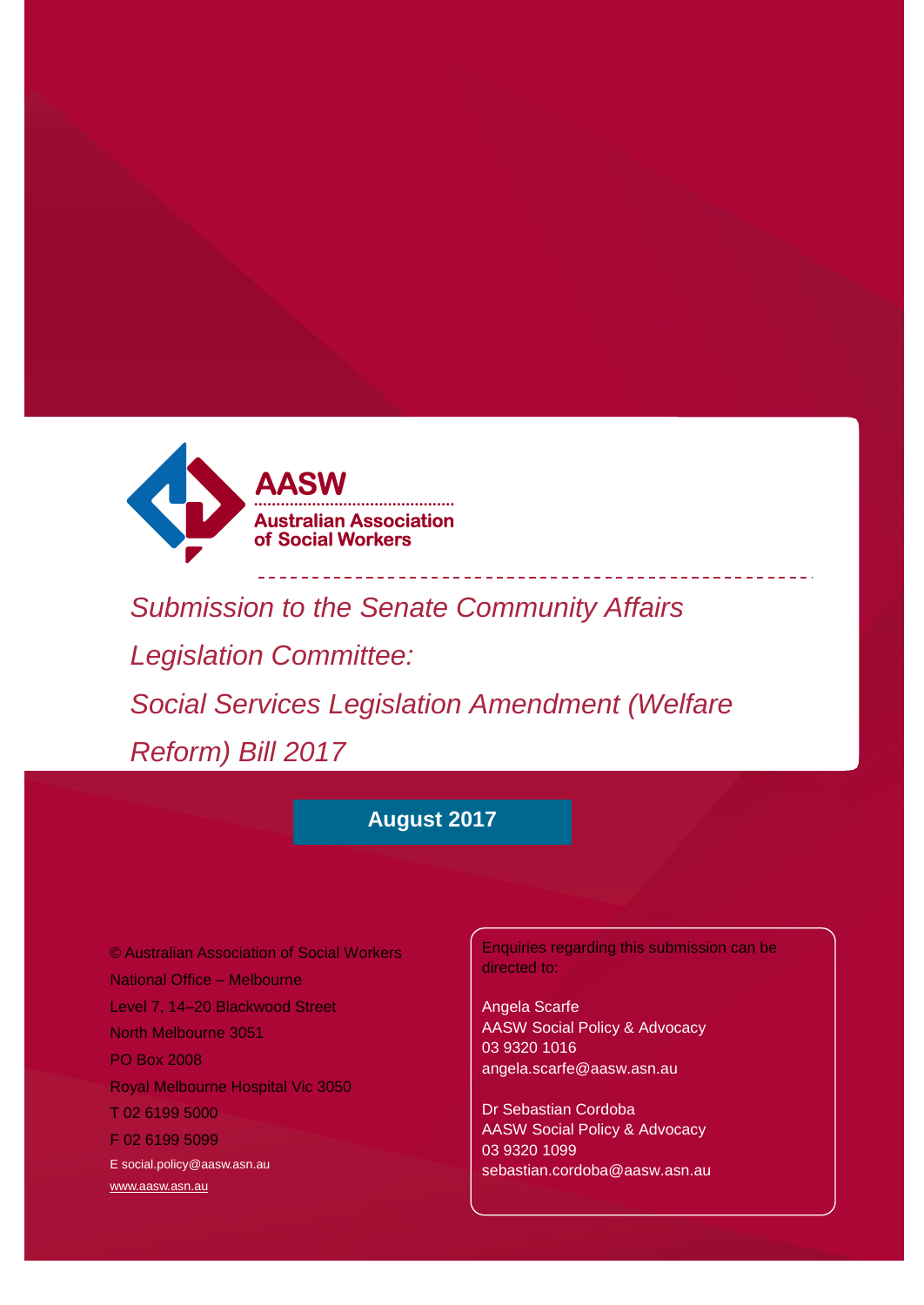## **INTRODUCTION**

### **Who we are**

The Australian Association of Social Workers (AASW) is the professional body representing more than 10,000 social workers throughout Australia. We set the benchmark for professional education and practice in social work, and advocate on matters of human rights, social inclusion, and discrimination.

<u>. . . . . . . . . . . . . . . . .</u>

### **The social work profession**

The social work profession is committed to pursuing social justice and human rights. Social workers aim to enhance the quality of life of every member of society and empower them to develop their full potential. Principles of social justice, human rights, collective responsibility and respect for diversity are central to the profession, and are underpinned by theories of social work, social sciences, humanities and Indigenous knowledges. Professional social workers consider the relationship between biological, psychological, social, and cultural factors and how they influence a person's health, wellbeing and development. Social workers work with individuals, families, groups and communities. They maintain a dual focus on improving human wellbeing; and identifying and addressing any external issues (known as systemic or structural issues) that detract from wellbeing, such as inequality, injustice and discrimination.

## **RESPONSE**

#### **Our submission**

l

The AASW welcomes the opportunity to contribute to the inquiry into the Social Services Legislation Amendment (Welfare Reform) Bill 2017. Social workers practice with a range of people and across a range of social contexts, and our members have extensive experience with people across all life stages, as well as people with complex health needs related to their use of alcohol and other drugs. Our particular commitment to promoting the human rights of people who are experiencing disadvantage informs our response to four of the schedules in this proposed bill.

#### *Schedule 9 – Changes to activity tests for persons aged 55-59*

Our position is that older age should provide all people with opportunities to live healthy, productive lives, connected to and participating in the community. These opportunities should be complemented by economic and social policies which recognise that the contribution of older Australians creates significant benefits for the entire community.<sup>1</sup>

The Australian Human Rights Commission takes a similar approach to the question of older people's participation in paid work. Its Willing to Work report emphasises the importance of a non-discriminatory policy towards the older paid workforce, highlighting the advantages that flow to individuals, organisations and the general economy. It also demonstrates that despite official government policy,

<sup>1</sup> Australian Association of Social Workers *Ageing in Australia.* Canberra: Australian Association of Social Workers, 2013.2013) Australian Association of Social Workers.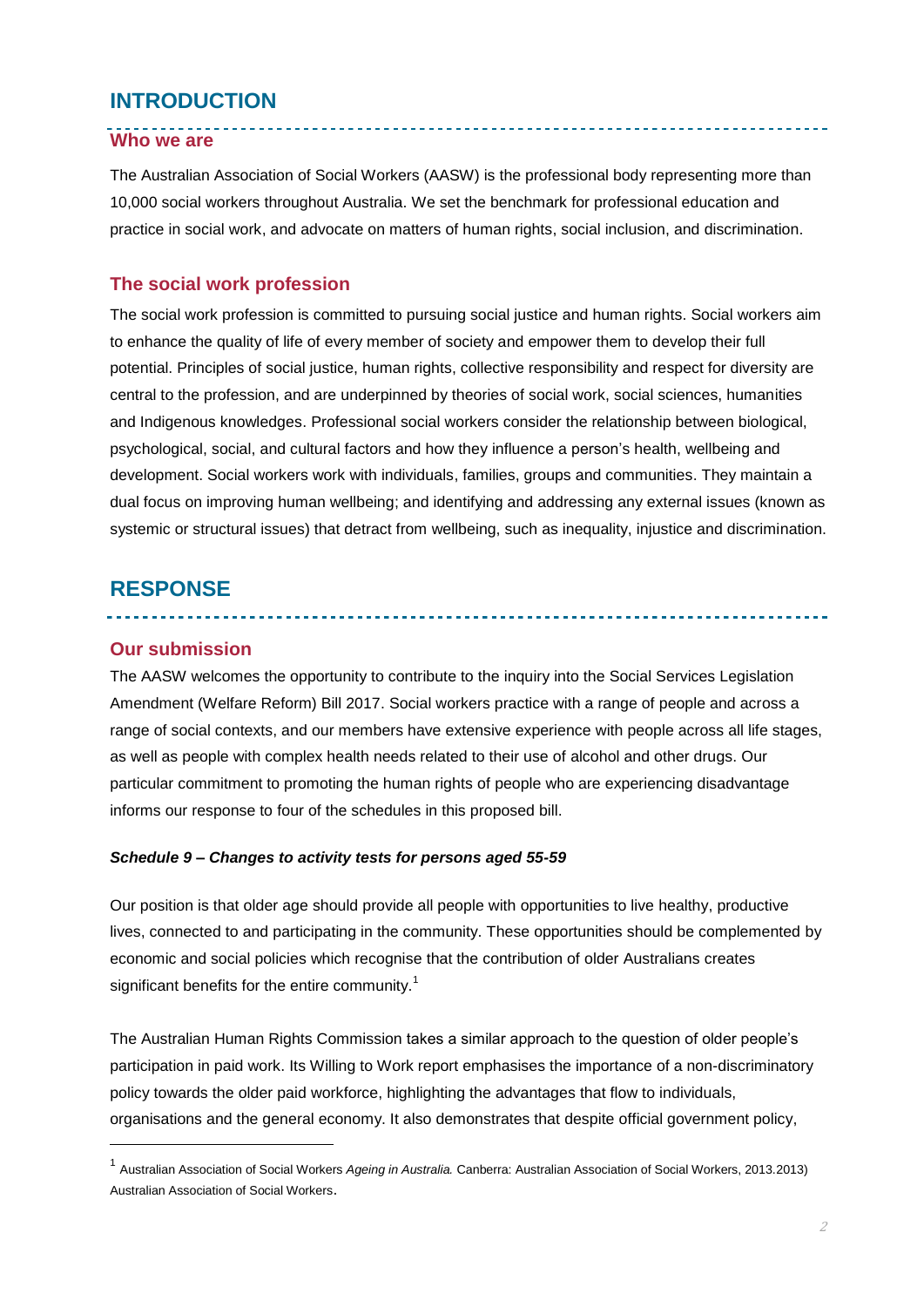many older people continue to be excluded from paid work, largely because of negative attitudes to older people in the workforce.<sup>2</sup>

We believe that the government's policy toward volunteer work by older Australians should take account of this age-based discrimination, which is beyond the control of the individuals affected. Further, the government should recognise what many older Australians have themselves recognised: that in the absence of opportunities for paid work, unpaid work has multiple benefits for themselves, the economy and the community.

Recent statistics have demonstrated that at least 43% of Australians aged 55 to 64 volunteer in some capacity outside their homes<sup>3</sup>. They provide an expanded skill set and experience to the organisations they work with and they bring increased social capital and wisdom to the people they meet through their volunteer work. In the case of many not-for-profit organisations and community groups, their contribution in the form of life experience, interpersonal skills and social connections form a necessary element of the organisation's service delivery model. The Australian Bureau of Statistics has quantified the wealth created by the voluntary workforce, with it's NPI Satellite report indicating voluntary work provides at least \$17 billion annually to our economy.<sup>4</sup>

While we acknowledge the value of a non-discriminatory workforce, we argue that voluntary work provides great social, community and economic benefits to our nation. If the government is to tighten activity test requirements in such a way that searching for paid work is to replace unpaid work, it has a corresponding responsibility to intervene in the job market to assist older people to find paid employment. In the absence of such as measure, limiting the volunteering of older people merely denies their potential contribution to organisations and society.

As well as representing a short-sighted approach to the economy, this proposal breaches the human rights of older Australians. The United Nations Principles for Older Persons require governments to develop national programs that ensure independence, participation, care, self-fulfillment, and dignity. Of particular relevance are the amendments which oblige governments to allow older persons to determine the time and the pace of their withdrawal from the labour force, to participate through means such as volunteering, and exercise the right to be valued independently of economic contribution.<sup>5</sup>

Our conclusion is that the proposal in this schedule is short-sighted because it does not recognise the social and economic value of voluntary work; and it contravenes the rights of older people to manage their own transition out of the paid workforce. We recommend that this amendment should not proceed*.*

l

<sup>2</sup> Australian Human Rights Commission. *Willing to Work: National Inquiry into Employment Discrimination Against Older Australians and Australians with Disability 2016.* Sydney: Australian Human Rights Commission, 2016.

<sup>3</sup> Volunteering Australia. *Key Facts and Statistics About Volunteering in Australia.* Melbourne: Volunteering Australia, 2015.

<sup>4</sup> Australian Bureau of Statistics. *5256.0 - Australian National Accounts: Non-Profit Institutions Satellite Account, 2012-2013.* Canberra: Australian Bureau of Statistics, 2015.

<sup>5</sup> United Nations General Assembly. *International Covenant on Civil and Political Rights.* United Nations, 1966.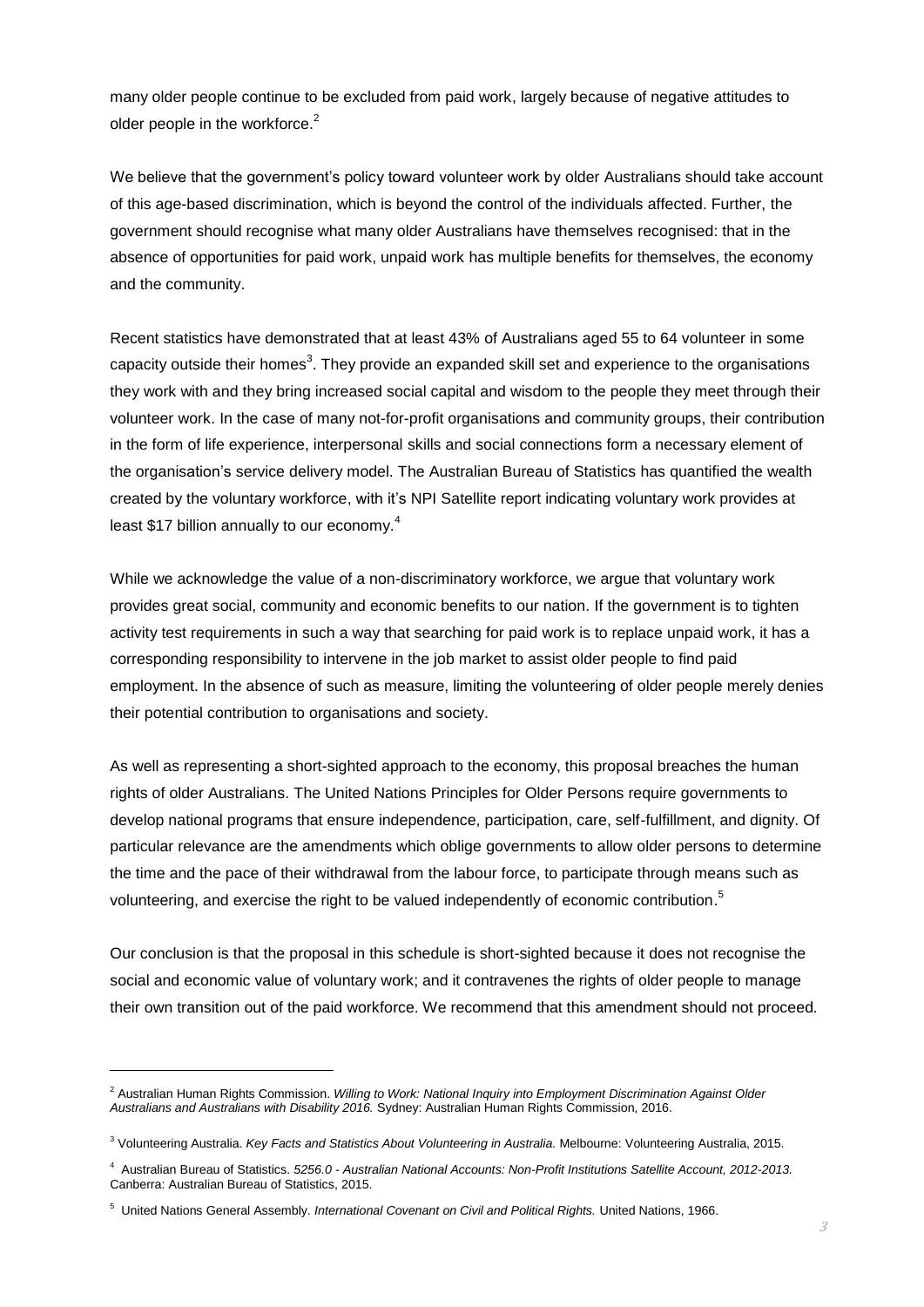#### *Schedule 12 – Establishment of a drug testing trial*

The AASW believes that the proposal for a trial of mandatory drug testing, accompanied by a possible reduction in income support payments, has serious conceptual and ethical flaws.

The Australian National Council on Drugs have noted there is no evidence that drug use is more prevalent among unemployed people than among employed people, nor that drug use is the most significant cause of unemployment. There is no evidence that mandatory drug testing of people living on income support payments is effective. Overseas trials have shown that this approach did not lead to those people finding employment and did not result in decreased drug use by those tested. $^{\rm 6}$ People who are struggling with drug and alcohol use require treatment; and denying income support to these people is not a form of treatment. If the government are concerned to reduce the use of drugs, we expect to see an increase in the availability and accessibility of drug treatment services.

The proposal is philosophically unacceptable because it jeopardises our ability to meet our human rights obligations to create a society in which everyone has the opportunity to realise their fullest potential. The income support system was originally intended to create the basis for political and social cohesion by enshrining a commitment to fairness and equality. By contrast, both fairness and equality are missing from the measures in this proposed schedule. We have written elsewhere of our concerns about the current level of income support payments. Income support payments are currently so low that that people are unable to save money between payments, meaning that people who are living on income support payment s do not have any resources to call on if payments cease or are suspended. Denying people income support payments will lead to destitution, increased homelessness and ill-health among people who already experience poverty.

A commitment to fairness is based on recognition of the dignity and inherent value of each person. This is central to social work, but is missing from this proposal. Already, the current welfare compliance regime requires the constant, close monitoring of people who rely on income support payment and the imposition of compulsory activities. Mandatory testing for drug use will constitute an invasion of privacy of information. The logistics of enforcing mandatory drug testing will constitute an invasion of bodily privacy and exacerbate a humiliating and punitive experience for already vulnerable Australians. Given that there is no relationship between drug use and employment status, there can be no human rights based justification for testing people on the basis of their employment status.

l

<sup>6</sup> Australian National Council on Drugs. *Position Paper: Drug Testing*. Canberra: 2013, Australian National Council on Drugs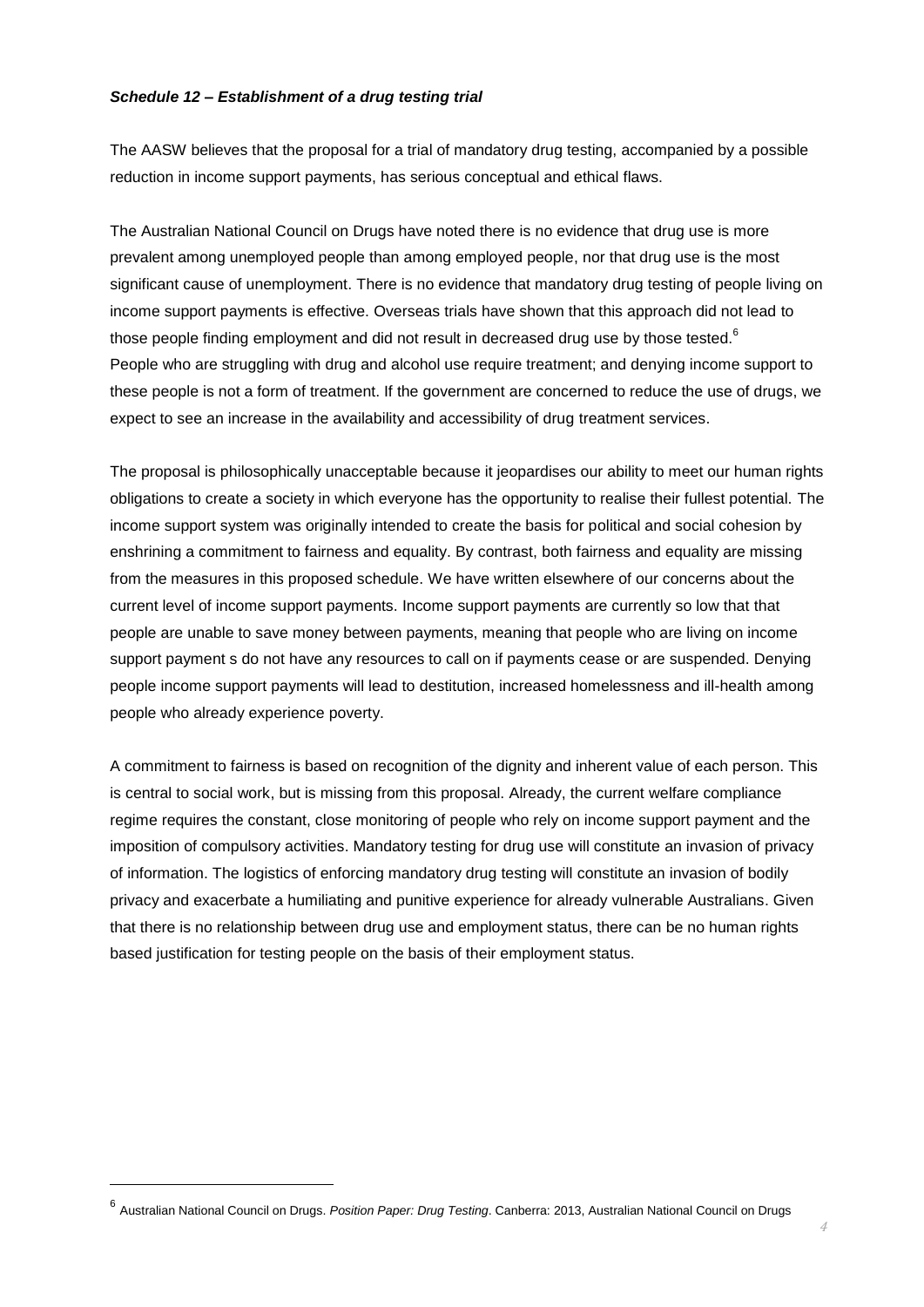The Australian National Council on Drugs conducted a review of drug testing in 2013. It concluded:

*"There is no evidence that drug testing welfare beneficiaries will have any positive effects for those tested or for society … in addition there would be serious ethical and legal problems in implementing such a program in Australia. It should not be considered".<sup>7</sup>*

We recommend that the government follow this advice.

### *Schedule 13 – Removal of exemptions for drug or alcohol dependence*

And

#### *Schedule 14 – Changes to reasonable excuses*

The AASW believes that the removal of exemptions from the activity test and participation requirements in circumstances directly attributable to drug or alcohol misuse is based on a simplistic understanding of the nature of addiction. Our members with expertise in working with people with substance abuse know that episodic relapses are common. Instead of being the result of a calculated decision, they can be in response to an unexpected obstacle or crisis, and they are often short-lived. Therefore there is no preventative or therapeutic value in denying income support to people on the basis of a relapse.

We have written above about the ineffective nature of mandatory testing. In the context of schedules 13 and 14, it must be added that mandatory screening of income support recipients is an inappropriate pathway into a specialist service such as drug treatment. Our members' experience is that this requires an informed decision by specialists, not Centrelink staff. This process requires an assessment of physiological, psychological and social factors, including the capacity and willingness of the recipient. Unsurprisingly, mandatory participation does not provide a sound base for successful treatment.

## **CONCLUSION**

The AASW acknowledges that the government has a duty to manage Australia's economy responsibly. Alongside this economic responsibility, the government has a social responsibility: to promote the health, respect the dignity, encourage the inclusion and recognise the contribution of every member of the community. The measures proposed in this bill do not meet those goals. In the absence of any evidence base to justify them, the measures described above are short-sighted, and needlessly punitive. We recommend that they do not proceed.

*Submitted by and on behalf of the Australian Association of Social Workers Pty Ltd*

l